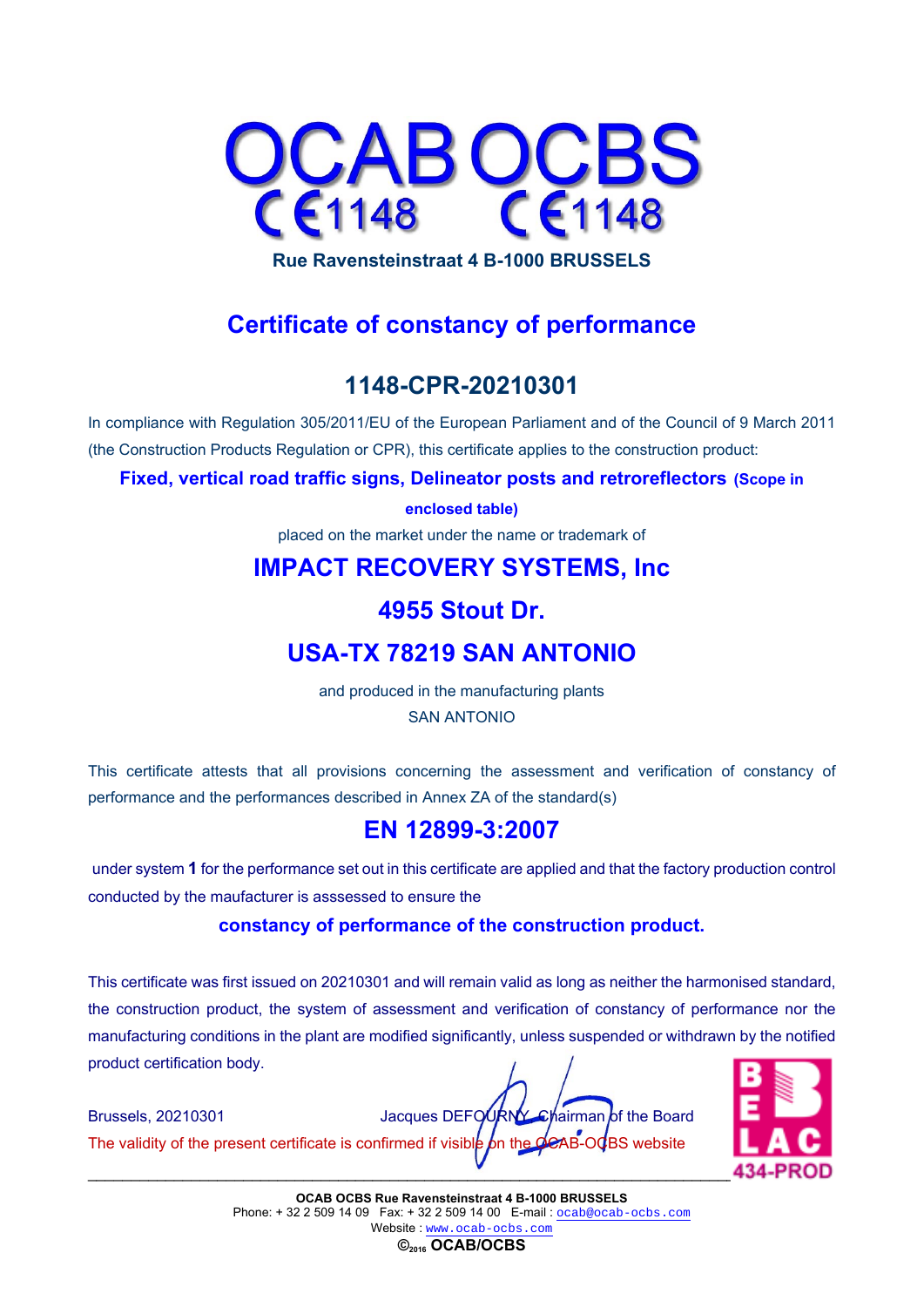

# **CE Certificate: List of approved products**

### **Product Identification OP2 OmegaPost Delineator**

Type D2, R1

Resistance to horizontal loads Pass, WL1 / Performance under vehicle impact Pass Impact resistance (reflectors) Pass, DH2 / Daytime chromaticity and luminance (post) Pass Daytime chromaticity and luminance (refl.) Pass, CR2 / Night-time chromaticity and luminance (refl.) Pass Coefficient of retroreflection RA Pass, RA2 / Resistance to corrosion Pass Water resistance Pass / Resistance to radiation Pass / Dangerous substances NPD

### **Product Identification MP2 Flex Post Delineator**

Type D2, R1

Resistance to horizontal loads Pass, WL1/ Performance under vehicle impact Pass Impact resistance (reflectors) Pass, DH2 / Daytime chromaticity and luminance (post) Pass Daytime chromaticity and luminance (refl.) Pass, CR2 / Night-time chromaticity and luminance (refl.) Pass Coefficient of retroreflection RA Pass, RA2 / Resistance to corrosion Pass Water resistance Pass / Resistance to radiation Pass / Dangerous substances NPD

> **Authorized Representative: Geert Wolters, Panache BBVA Klappijstraat 112 B-3294 Molenstede, Belgium**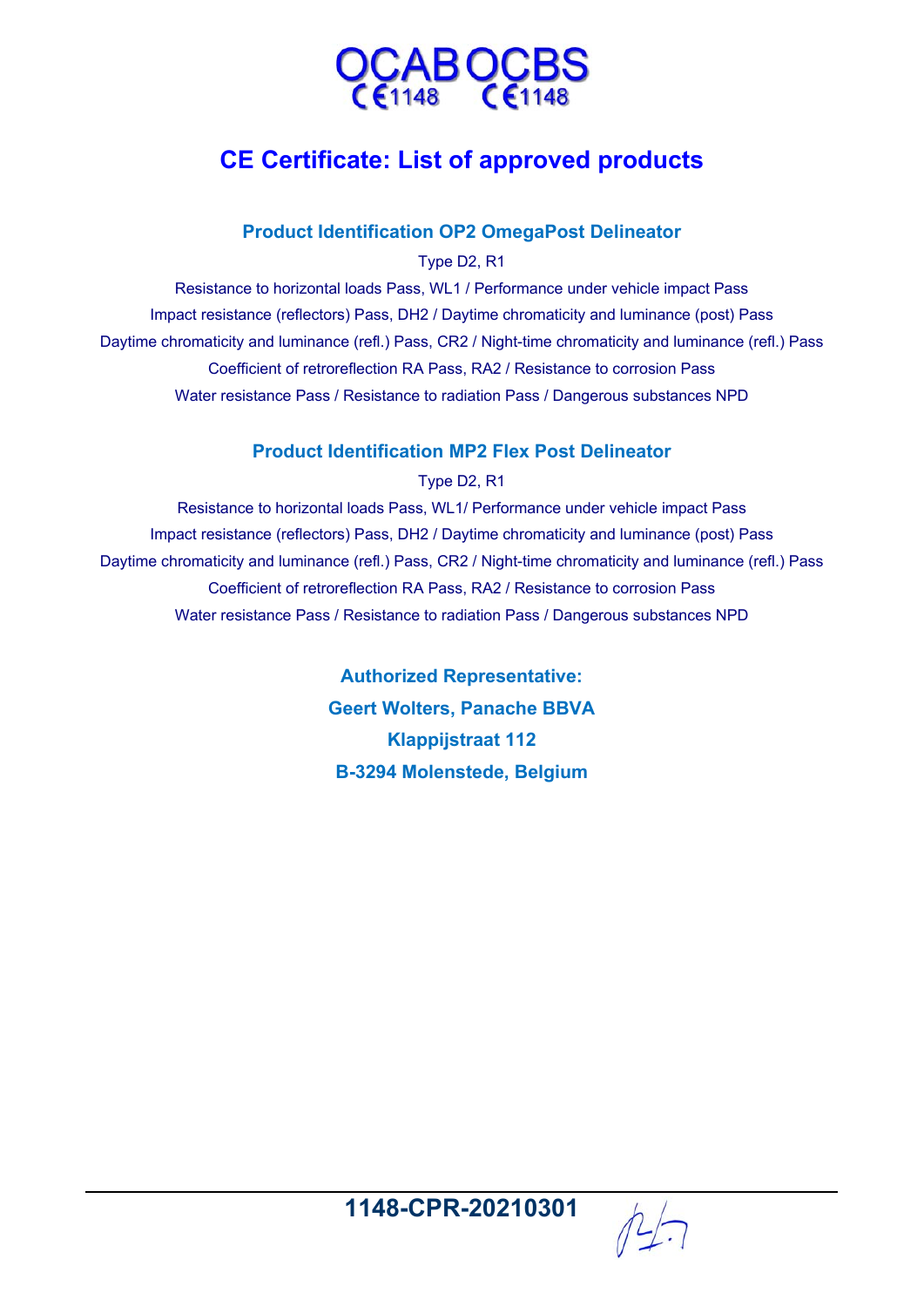

### **Certificaat van prestatiebestendigheid**

# **1148-CPR-20210301**

Overeenkomstig de Verordening 305/2011/EU van het Europees Parlement en de Raad van 9 maart 2011 (de Bouwproductenverordening of BPV), is dit certificaat van toepassing voor het bouwproduct

### **Permanente, verticale verkeerstekens, Reflectorpaaltjes en retro-reflectoren**

in de handel gebracht onder de naam of het merk van

# **IMPACT RECOVERY SYSTEMS, Inc**

### **4955 Stout Dr.**

# **USA-TX 78219 SAN ANTONIO**

en vervaardigd in de productie-installatie **SAN ANTONIO**

Dit certificaat bevestigt dat alle voorschriften betreffende de beoordeling en verificatie van de prestatiebestendigheid en de prestaties zoals beschreven in Bijlage ZA van de normen

### **EN 12899-3:2007**

volgens het systeem **1** voor de prestaties beschreven in dit certificaat worden toegepast en dat de productiecontrole in de fabriek toegepast door de fabrikant wordt beoordeeld om

### **de prestatiebestendigheid van het bouwproduct te waarborgen.**

Dit certificaat werd voor het eerst afgeleverd op 20210301 en blijft geldig zolang noch de geharmoniseerde norm, noch het bouwproduct, noch het systeem voor de beoordeling en verificatie van de prestatiebestendigheid, noch de vervaardigingsvoorwaarden op significante wijze gewijzigd worden, behalve intrekking of opschorting door de aangemelde productcertificatie-instantie.



Brussel, 20210301 Jacques DEFOURNY, Voorzitter van de raad van bestuur The validity of the present certificate is confirmed if visible on the OCAB-OCBS website

**©2016 OCAB/OCBS**